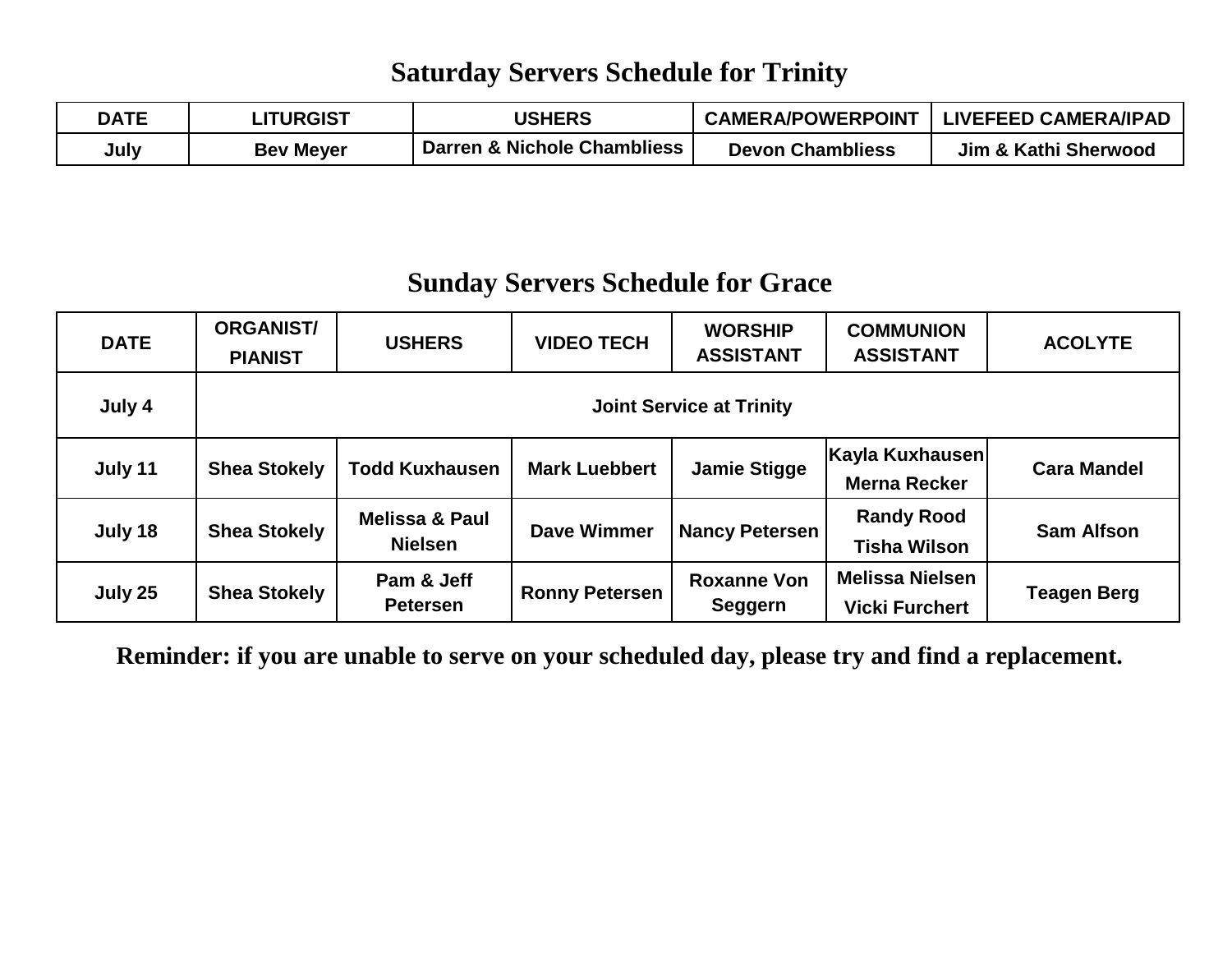# **July 2021**

| <b>Sunday</b>                                    | <b>Monday</b>                                                                                                                                        | <b>Tuesday</b>                                                                                                                                           | Wednesday                                       | <b>Thursday</b>                                                                            | Friday                   | <b>Saturday</b>                                                                                |
|--------------------------------------------------|------------------------------------------------------------------------------------------------------------------------------------------------------|----------------------------------------------------------------------------------------------------------------------------------------------------------|-------------------------------------------------|--------------------------------------------------------------------------------------------|--------------------------|------------------------------------------------------------------------------------------------|
|                                                  |                                                                                                                                                      |                                                                                                                                                          |                                                 | 10:00 am St. Joe's<br>11:00 am Villa<br>2:00 pm Colonial Haven                             | $\overline{2}$           | $\mathfrak{Z}$<br>5:30 p.m. Joint<br>Worship Service at<br>Trinity w/ Barbecue<br>afterwards   |
| $\overline{4}$<br>No Worship<br>Service at Grace | 5<br>Trinity Troopers/<br>Coffee 9:00 am<br>Trinity Quilters 1-4<br>Pastor's Day Off<br>Office Closed                                                | 6<br>Pastor Text Study 10am<br>Trinity Women's Bible<br>Study 9am<br>Bible Study at Trinity 7pm                                                          | $\tau$                                          | 8<br>Grace Quilters 9-3                                                                    | 9<br>Grace Quilters 9-3  | 10<br>5:30 p.m. Worship<br>Service at Trinity                                                  |
| 11<br>9:00 a.m. Worship<br>Service at Grace      | 12<br>Trinity Troopers/<br>Coffee 9:00 am<br>Trinity Quilters 1-4<br>Grace:<br>9:30-3:30<br>WIC/Immun.<br>5:30 Friendship Circle<br>Pastor's Day Off | 13<br>Pastor Text Study 10am<br>Trinity Women's Bible<br>Study 9am<br>PEO 7:00pm<br>Bible Study at Trinity 7pm<br>7-8:30 pm Grace "Clear<br>the Clutter" | 14<br>1:00 pm Trinity<br><b>Costumes/Sewers</b> | 15<br>10:00 am St. Joe's<br>11:00 am Villa<br>2:00 pm Colonial Haven                       | 16                       | 17<br>Food Pantry<br>8:00 a.m. At Trinity<br>Church<br>5:30 p.m. Worship<br>Service at Trinity |
| 18<br>9:00 a.m. Worship<br>Service at Grace      | 19<br>Trinity Troopers/<br>Coffee 9:00 am<br>Trinity Quilters 1-4<br>Pastor's Day Off                                                                | 20<br>Pastor Text Study<br>10am<br>Trinity Women's Bible<br>Study 9am<br>Bible Study at Trinity 7pm<br><b>Grace Council Meeting</b><br>5:30pm            | 21<br><b>Trinity Council</b><br>Meeting 7:00pm  | 22<br>Grace Quilters 9-3<br>$5:30 - 7:00$ pm<br><b>Advent/Christmas</b><br><b>Planning</b> | 23<br>Grace Quilters 9-3 | 24<br>5:30 p.m. Worship<br>Service at Trinity                                                  |
| 25<br>9:00 a.m. Worship<br>Service at Grace      | 26<br>Trinity Troopers/<br>Coffee 9:00 am<br>Trinity Quilters 1-4<br>Pastor's Day Off                                                                | 27<br>Grace:<br>9:30-3:30 WIC/Immun.<br>Bible Study at Trinity 7pm<br>7-8:30 pm Grace "Clear<br>the Clutter                                              | 28                                              | 29<br>$10:00$ am St. Joe's<br>11:00 am Villa<br>2:00 pm Colonial Haven                     | 30                       | 31<br>5:30 p.m. Worship<br>Service at Trinity                                                  |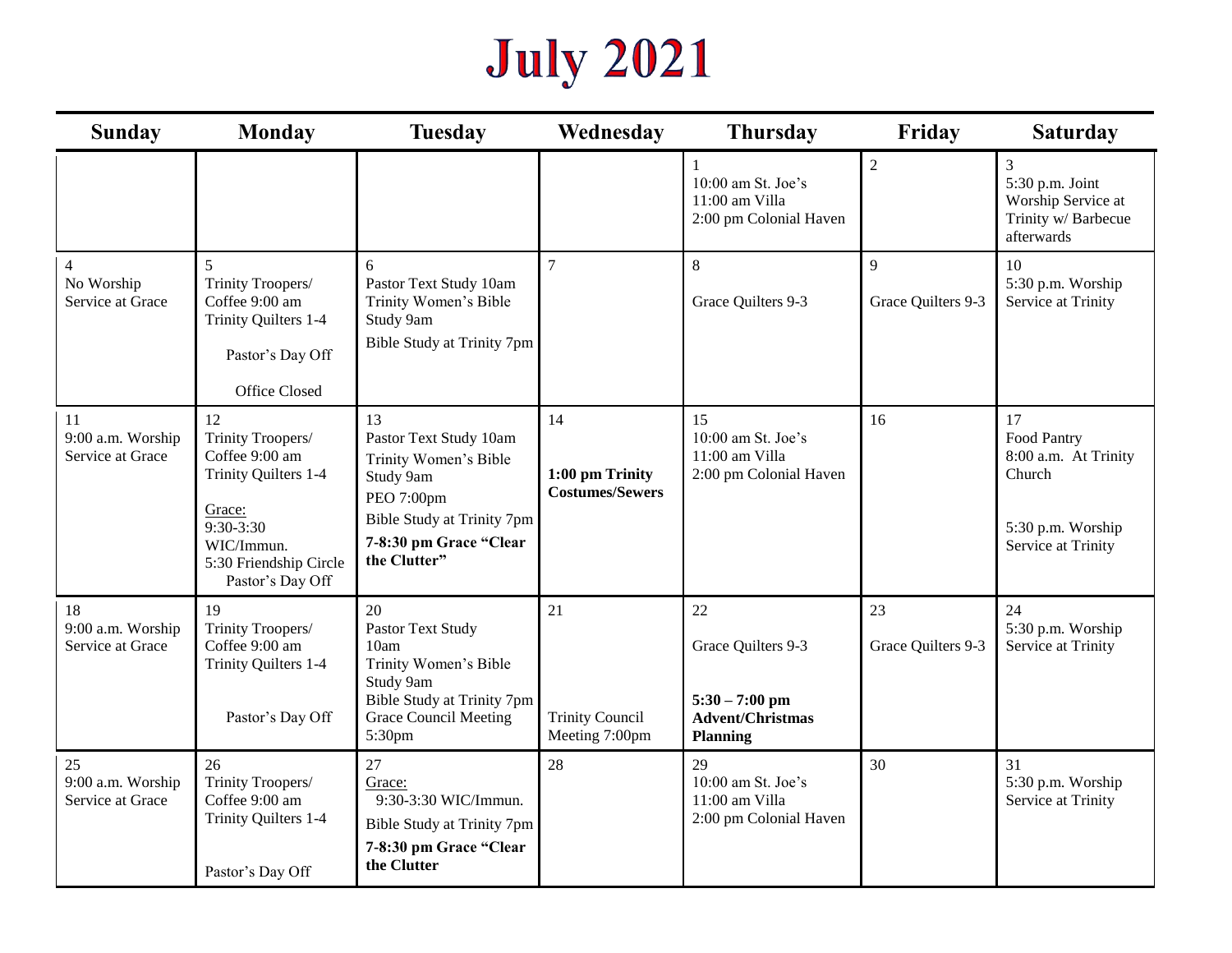#### **Saturday Servers Schedule for Trinity**

| <b>DATE</b> | <b>_ITURGIST</b>            | <b>USHERS</b> | <b>CAMERA/POWERPOINT</b> | <b>LIVEFEED CAMERA/IPAD</b> |
|-------------|-----------------------------|---------------|--------------------------|-----------------------------|
| August      | <b>Steve/Jackie Blocher</b> | Rick Hicks    | <b>Brenda Larson</b>     | Jim & Kathi Sherwood        |

#### **Sunday Servers Schedule for Grace**

| <b>DATE</b>      | <b>ORGANIST/</b><br><b>PIANIST</b> | <b>USHERS</b>                    | <b>VIDEO TECH</b>     | <b>WORSHIP</b><br><b>ASSISTANT</b> | <b>COMMUNION</b><br><b>ASSISTANT</b>           | <b>ACOLYTE</b>                    |  |
|------------------|------------------------------------|----------------------------------|-----------------------|------------------------------------|------------------------------------------------|-----------------------------------|--|
| <b>August 1</b>  | <b>Shea Stokely</b>                | Lynn Stofferahn                  | <b>Paul Nielsen</b>   | <b>Sandy Boots</b>                 | <b>Andrea Francis</b><br>Dan Fiala             | <b>Samantha</b><br><b>Francis</b> |  |
| <b>August 8</b>  | <b>Shea Stokely</b>                | <b>Bob &amp; Tisha</b><br>Wilson | <b>Mollie Nielsen</b> | Dave Wimmer                        | <b>Nancy Petersen</b><br><b>Merna Recker</b>   | <b>Avery Yarger</b>               |  |
| <b>August 15</b> | <b>Worship at the Fairgrounds</b>  |                                  |                       |                                    |                                                |                                   |  |
| <b>August 22</b> | <b>Shea Stokely</b>                | Todd Kuxhausen                   | <b>Mark Luebbert</b>  | <b>Randy Rood</b>                  | <b>Pam Petersen</b><br><b>Ashley Marks</b>     | <b>Gunnar</b><br><b>Tullberg</b>  |  |
| <b>August 29</b> | <b>Shea Stokely</b>                | Melissa & Jeff<br><b>Nielsen</b> | <b>Ronny Petersen</b> | Dan Fiala                          | <b>Linda Lofgren</b><br><b>Mary Vander Pol</b> | <b>Sam Alfson</b>                 |  |

**Reminder: if you are unable to serve on your scheduled day, please try and find a replacement.**